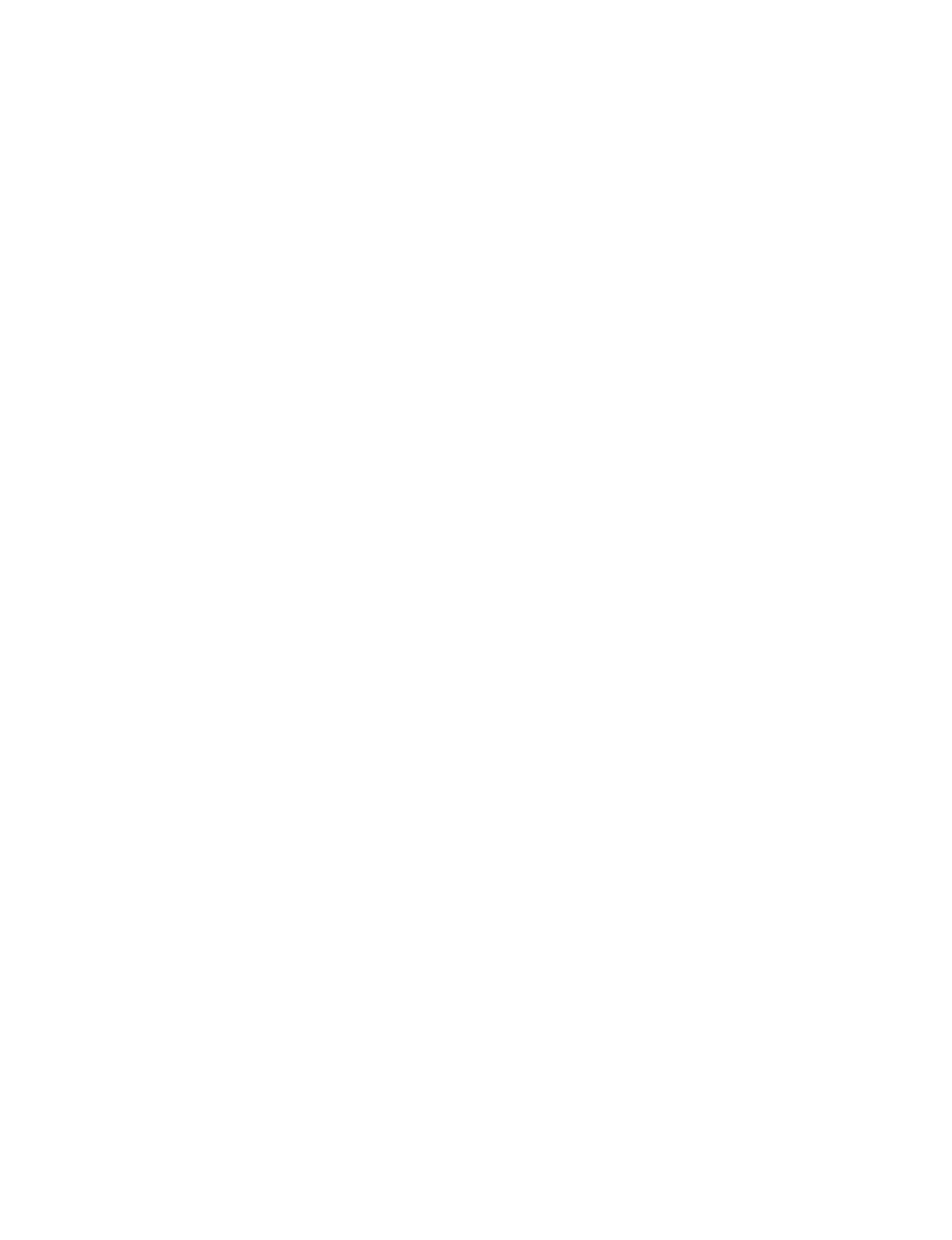Zaksheske, The Millcreek Township Treasurer is hereby designated as alternate officer, with duties to receive and, as able, act on requests for access received in the absence of the Open-Records Officer.

SECTION 3. This Resolution supersedes Resolution 2008-R-46 and Resolution 2016-R-5 to the extent that it conflicts therewith.

SECTION 4. Modification. The Board of Supervisors reserves the right to modify, supplement, or amend the Resolution from time to time by resolution or ordinance.

SECTION 5. Severability. If any section, subsection, sentence, clause, phrase or portion of this Resolution or its application to any person(s) or circumstances is for any reason held to be invalid or unconstitutional by any court, such holding(s) shall not be construed to affect the validity of any of the remaining provisions of the Resolution. It is hereby declared the legislative intent that this Resolution would have been adopted had such invalid or unconstitutional provision or its application not be included herein.

SECTION 6. This Resolution shall take effect and be in force immediately.

BE IT ENACTED this 14th day of September, 2021.

**MILLCREEK TOWNSHIP SUPERVISORS** 

John E. Morgan

Daniel P. Quellet

James S. Bock

#1716086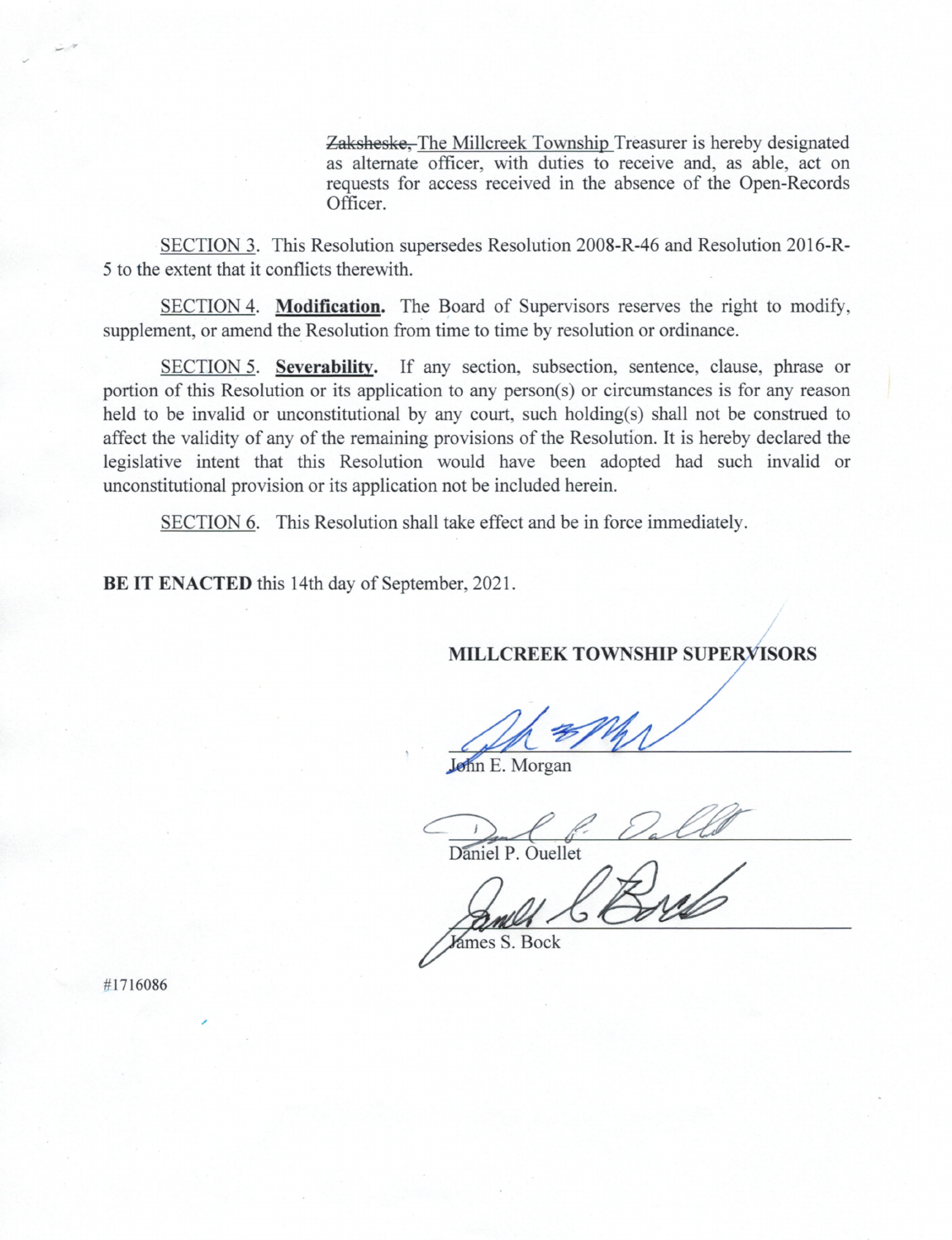## **RESOLUTION 2008-R-46**  (Amended 5-15-2015)

**A Resolution to amend and restate procedures governing requests for access to public and financial records and responses to requests, allowing inspection of public and financial records, requests for and provision of copies of public records and financial records and assessment of payment of fees for copies and services and adopting forms for use in implementing the regulations, so as to address amendments to the Right to Know Law effected by Act 3 of 2008.**

**WHEREAS**, the Board of Supervisors by Resolution No. 2002-R-71 adopted on December17, 2002 established procedures governing submission and consideration of requests for access to public records, including fees for provision of copies and other matters; and

**WHEREAS**, Act No. 2008-3 enacted by the General Assembly of the Commonwealth of Pennsylvania and effective January 1, 2009 has effected amendments to Pennsylvania's Right to Know Law, now codified at  $65$  P.S.  $\S$   $67.101$ , et seq. (the "Act"); and

**WHEREAS**, Act No. 2008-3 establishes definition of new terms and new procedures and guidelines for submission of and action upon requests for access to public records, legislative records and financial records as those terms are defined in the Act; and

**WHEREAS**, Section 1310 of the Act as amended directs establishment of an Open Records Office in the Department of Community and Economic Development (DCED), which Office has been established and has adopted certain forms and fee limitations governing implementation of the Act; and

**WHEREAS**, the Board of Supervisors has determined that it is necessary and appropriate to amend Millcreek Township's regulations so as to ensure compliance with the Act as amended and to establish administrative procedures for submission and consideration of and response to requests for access.

**IT IS HEREBY RESOLVED** by the Board of Supervisors of Millcreek Township, Erie County, Pennsylvania as follows:

- 1. Open-Records Officers.
	- A. The following persons are hereby designated as Open-Records officers:
		- (I) As to records of and within the purview of the Millcreek Township Police Department - Capt. Donald L. Tombaugh, Commander of the Patrol Division. Lieut. Michael Tesore, Commander of the Investigative Services Division, is hereby designated as alternate officer, with duties to receive and, as able, act on requests for access received in the absence of the Open-Records officer.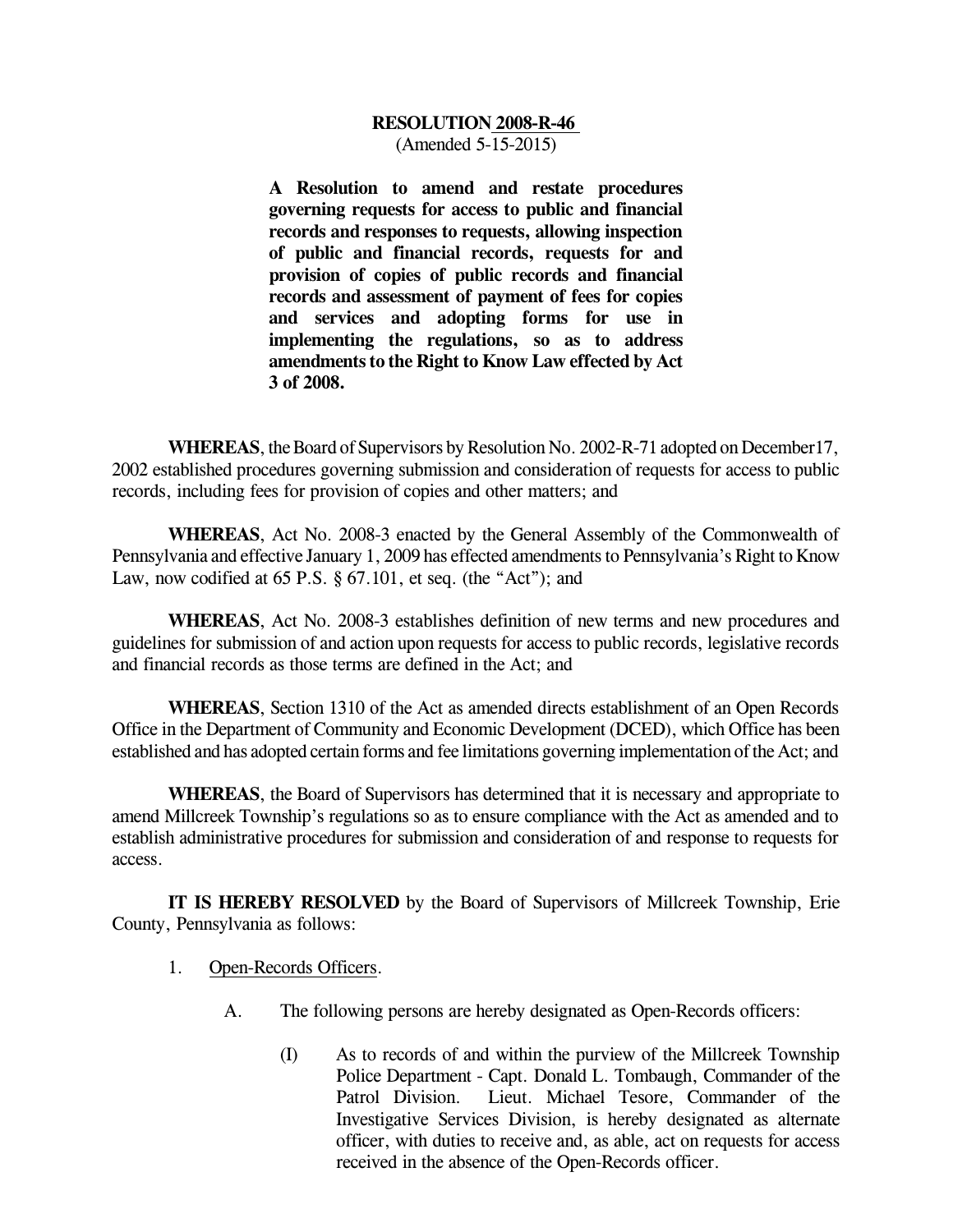- (ii) As to all other records of Millcreek Township Phyllis A. Vollbrecht, Assistant Secretary. Gerald M. Wolf, Treasurer, is hereby designated as alternate officer, with duties to receive and, as able, act on requests for access received in the absence of the Open-Records officer.
- B. Functions of the Open-Records officers shall be as provided in Section 502(b) of the Act, as may be supplemented in this Resolution.
- C. The information specified in Section 504 of the Act shall be posted in the Township Building and set forth on the Township's website, this including:
	- (I) contact information for the open-records officers;
	- (ii) contact information for the Office of Open Records;
	- (iii) a form which may be used to file a request for access; and
	- (iv) theTownship'sregulations, policies and proceduresrelating to the Act.
- D. Contact information for the Open-Records officers shall include the officer's mailing address, telephone and telefacsimile numbers and e-mail address.
- E. It is the intention of the Board of Supervisors that the Open-Records officers for the Township and the Police Department be the persons then filling the specified positions. In the event a different person should assume one of the specified persons, that person shall become Open-Records officer or alternate, as the case may be, unless the Board by Resolution determines otherwise.
- F. The absence of the designated Open-Records officer due to vacation, sick leave or personal leave shall constitute a valid reason for extension of time for response to a request under Section 902 of the Act.
- G. The Open-Records officers, their designated alternates or the Township Secretary or the Township's Solicitor shall be authorized to sign and issue responses to requests for access or notices that the time for response to a request must be extended for a reason authorized by Section 902 of the Act.
- H. The Open-Records officer or his or her alternate shall note on each written request the date such written request was received.
- I. In the absence of the Open-Records officer due to vacation or other leave on the date a written request addressed to the Open-Records officer is received:
	- (I) Such written request shall be delivered to the alternate Open-Records officer.
	- (ii) The alternate Open-Records officer shall review the request and determine, initially, whether he or she can make a proper and timely response to the request without involvement of the Open-Records officer.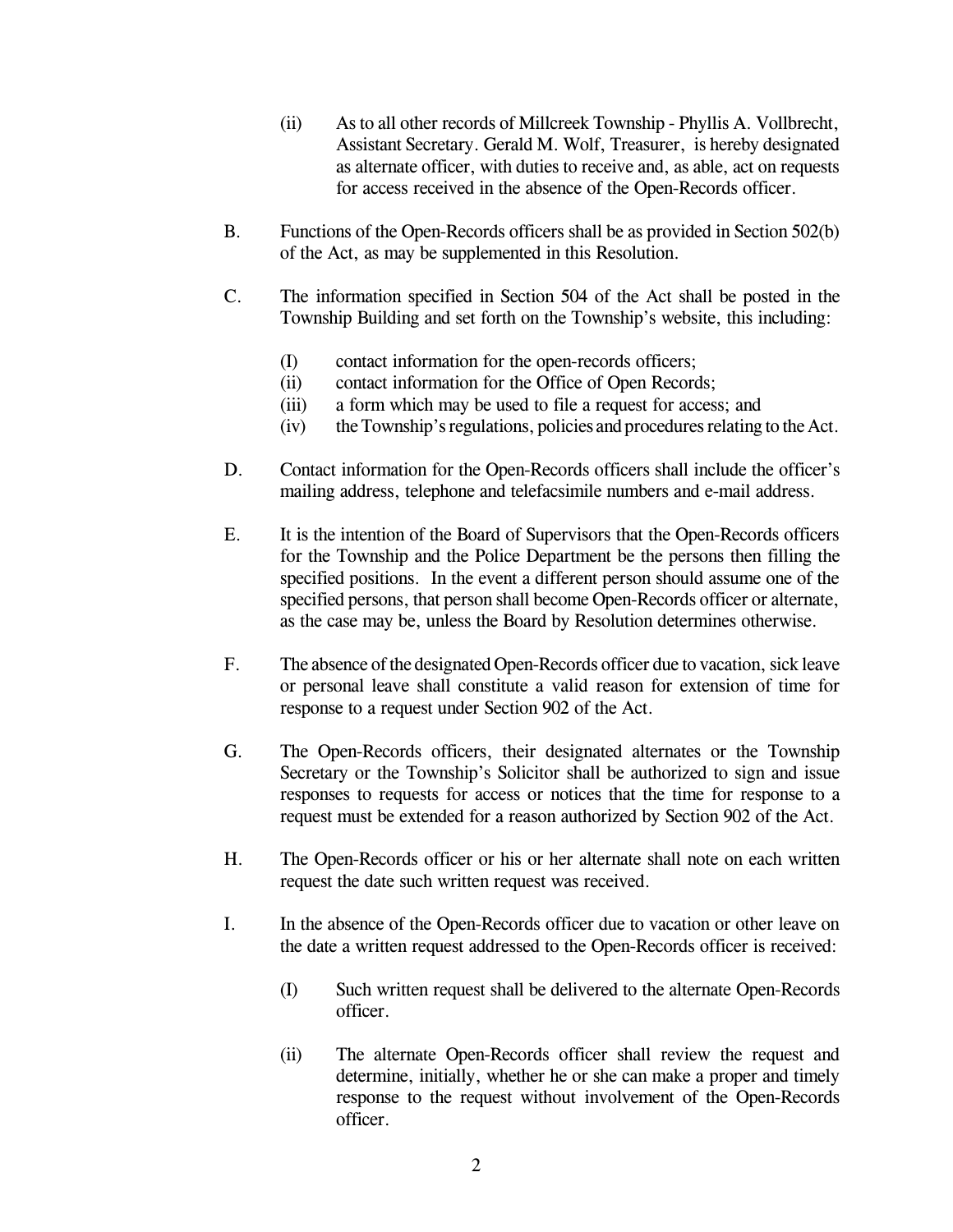- (a) If the alternate Open-Records officer can make a proper and timely request, he or she shall do so, maintaining all records of the request and response that are required by the Act and/or by this Resolution.
- (b) If the alternate Open-Records officer cannot make a proper and timely response without involvement of the Open-Records officer, he or she shall issue such notice as is required by Section 902 of the Act to extend the time for response.
- (iii) The alternate Open-Records officer shall maintain a file of all requests received and all actions taken upon such requests by the alternate officer, and shall provide such file and its contents to the Open-Records officer promptly upon the Open-Records officer's return.
- 2. Requirements as to Requests for Access. In addition to those requirements provided in the Act:
	- A. A request for access to, inspection of or for provision of a copy of a public record or a financial record shall identify or describe the record(s) sought with sufficient specificity to enable Millcreek Township to ascertain which record(s) is or are being requested. It shall not be the obligation of the Township, its Open-Records officers or any official or employee to surmise or guess as to those records to which access is sought. See also Section 3(L), below.
	- B. Any written request must be made on the Request form adopted as Appendix A-1 to this Resolution or an equivalent.
	- C. Any request authorized under Section 4 of this Resolution which cannot be fulfilled immediately shall include the name and address to which the Township should address its response.
	- D. The reason for a request and the use to which a record may be applied shall be immaterial.

3. General Regulations - Accessibility of Documents. In addition to those requirements at 65 P.S. § 67.101, et seq., as may in the future be amended:

- A. Public records and financial records shall be available for access during the regular business hours of Millcreek Township (8:00 a.m. to 4:30 p.m.), with the exception of weekends and holidays. When used in this Resolution, the term "public record" is intended to include a "financial record."
- B. A written request for access to a public record may be submitted in person, by mail, by telefacsimile or by email.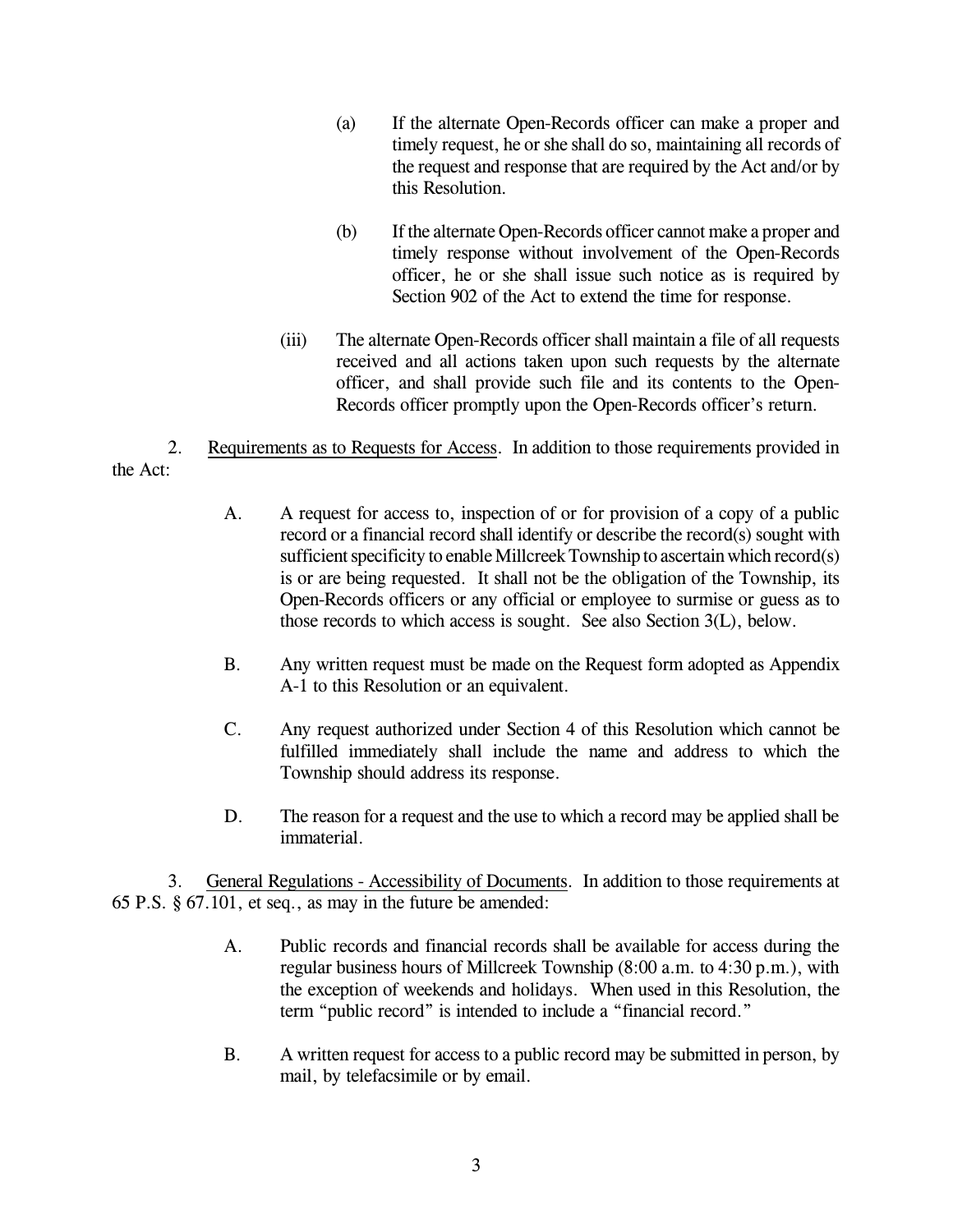- C. A public record shall be provided to a requester in the medium requested if the particular record exists in that medium; otherwise, it shall be provided in the medium in which it exists.
- D. If a public record is only maintained electronically or in some other non-paper medium, the Township, upon request, shall duplicate the public record on paper in responding to a request for access in accordance with the statute.
- E. In responding to a request for access, the Township shall not be required to create a public record which does not currently exist or to compile, maintain, format or organize a public record in a mannerin which the Township does not currently compile, maintain, format or organize it.
- F. If the Township determines that a request seeks a record which is not a public record of the Township as defined in the Act, does not exist or is confidential or prohibited against disclosure by applicable law(s), the request for such record(s) shall be denied insofar as any of these determinations apply.
- G. The Township shall have no obligation to provide access to or copies of documents or records which are not public records of Millcreek Township.
- H. If the Township determines that a public record contains information which is subject to access as well as information which is not subject to access, the Township's response to a request shall grant information which is subject to access and deny access to the information which is not subject to access, in accordance with 65 P.S. § 67.706, as may be amended. In such event, if the information which is not subject to access is an integral part of the public record and cannot be separated, the Township shall redact from the record the information which is not subject to access.
- I. If access is requested to what is or may be a substantial quantity of public records, the requester shall be provided an opportunity to inspect files, books or other records containing the same and, upon such review, to make a proper written request for copies of such public records as are desired.
- J. Oral or verbal requests for access to or copies of public records shall be allowed only as authorized in Section 4 of this Resolution.
- K. Anonymous requests for access to or copies of public records are not authorized.
- L. It shall not be the obligation of the Township, its officers or employees to research or review Township records to ascertain what might be sought by a requester whose request does not identify or describe records sought with specificity sufficient to enable the Township to determine those records being requested and whether the same constitute public records.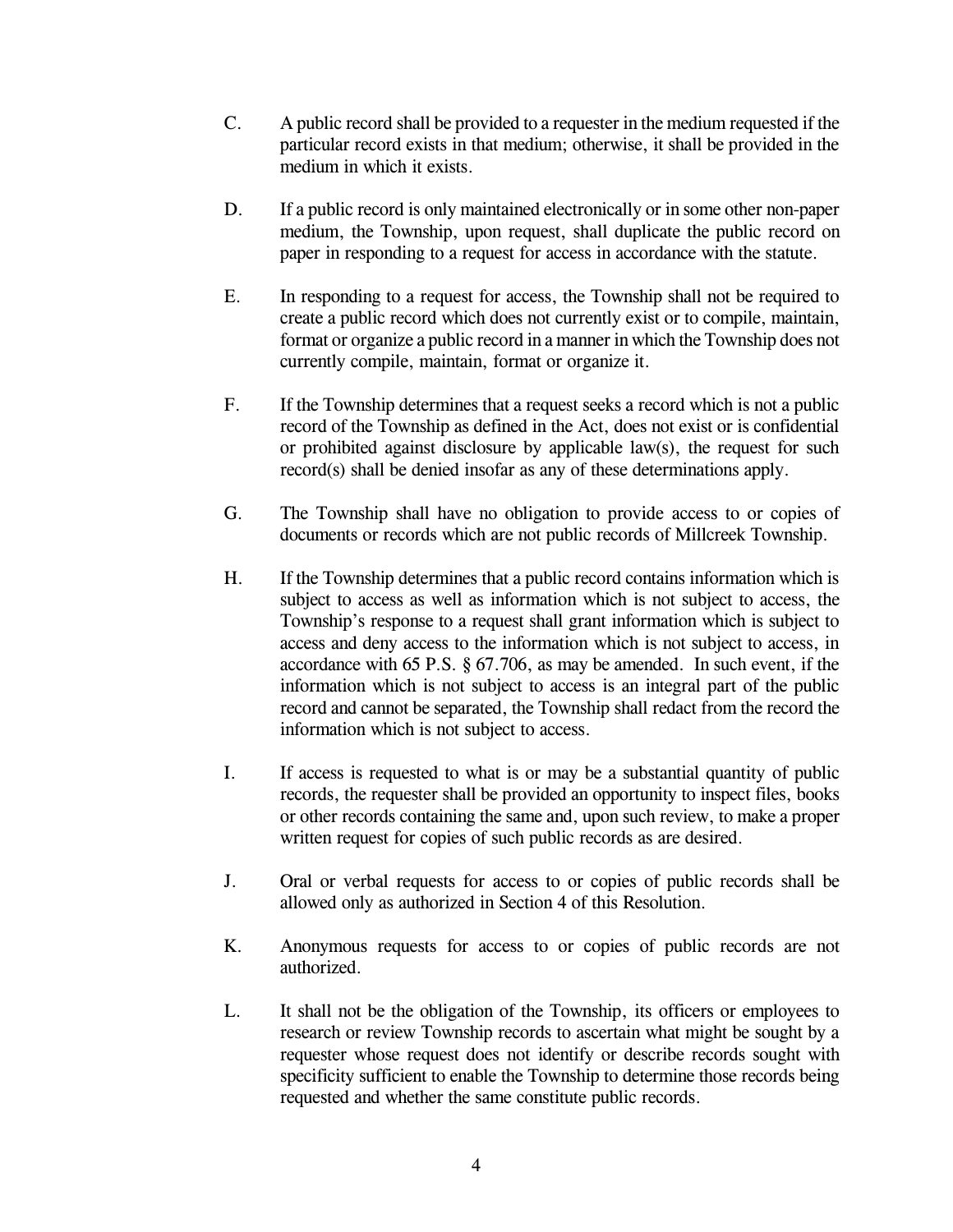- (I) As examples, a request for access to "all" records which might relate to a general subject does not enable the Township to identify particular records sought, while a request for access to all building permits issued as to a particular property or all documents involved in a particular development is sufficiently specific.
- (ii) If a request is received which does not comply with the requirements of the statute or of this Resolution, the request shall be denied insofar as it fails to provide sufficient detail; provided that -
	- (a) If a request in part provides sufficient specificity as to records requested and in part fails to do so, the Township shall allow access to public records sufficiently described and limit its denial to the portion(s) of the request not providing sufficient detail;
	- (b) If a request does not provide detail as to an ordinance, minutes of meetings of the Board of Supervisors, resolution or other public record retained on site by the Township but indicates that the requested record is within such general files, the Township shall make general files available to the requester for his or her inspection.
- M. If a public record exists that is not in the Township's possession but is in the possession of a party with whom the Township has contracted, a request for access to such record shall be made to the Township.
- N. Public records shall be available for inspection at the Municipal Building, and an employee of the Township should be present during an inspection to ensure preservation of records.
- O. Except as otherwise provided in this Resolution, a request for copies of public records shall be accompanied by payment of the fees therefor as established in this Resolution, and as may be amended in the future. Such request, and payment of fees, may be made after inspection of records and identification by the requester of those copies desired. In such cases, the Township shall not make copies of public records until such fees have been paid by the requester.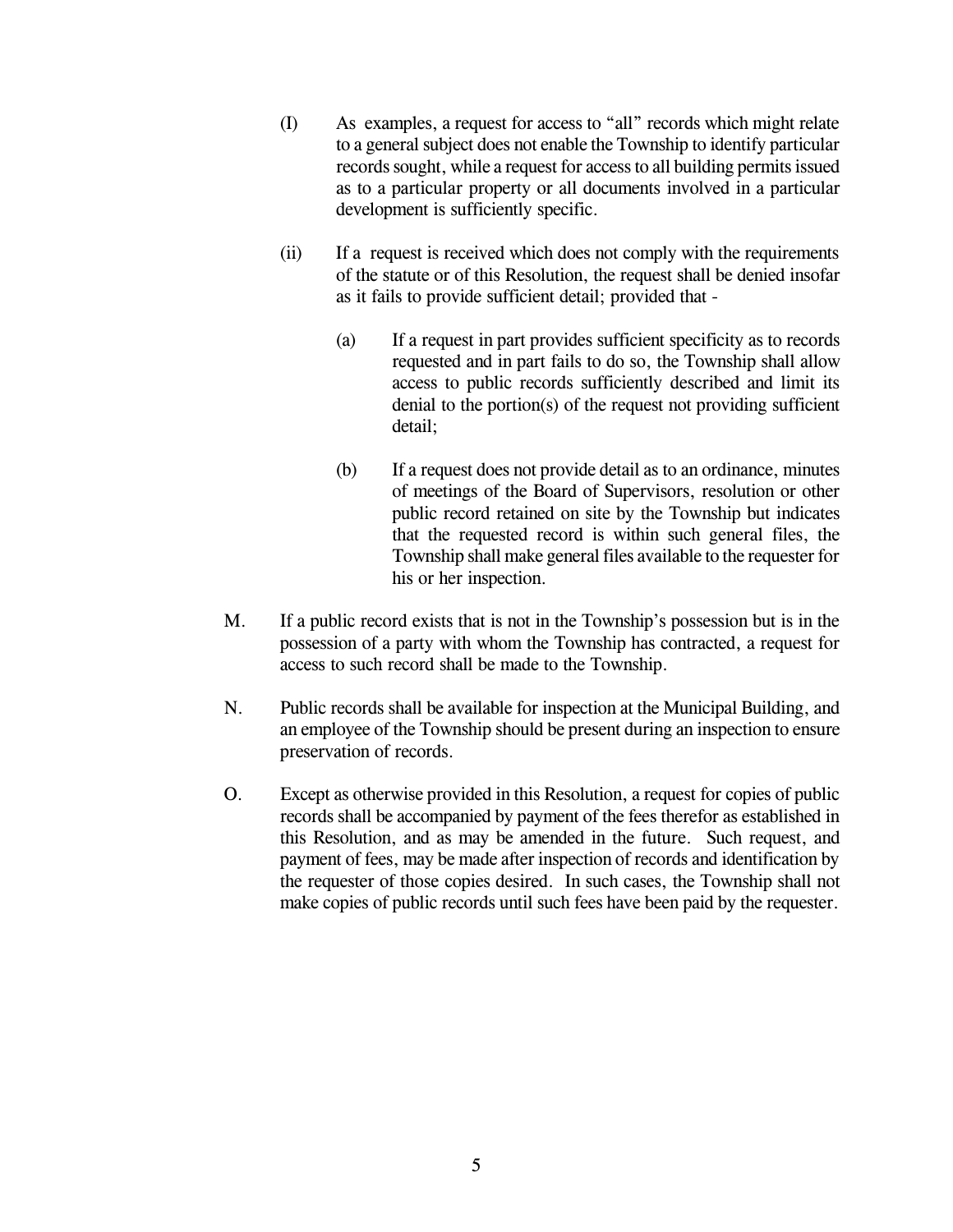4. Certain Oral or Verbal Requests Authorized. In circumstances as authorized in this Section, the Township shall respond to verbal or oral requests for access to or copies of public records:

- A. Copies of agendas for next scheduled meetings of the Board of Supervisors, the Planning Commission, the Zoning Hearing Board and other boards or commissions of the Township shall be available for review and inspection. All Township departments, boards and/or commissions shall provide to the Assistant Secretary copies of next scheduled meeting's agenda immediately upon their preparation. Oral or verbal requests to review or obtain a single copy of such agenda(s) may be made to the department responsible for such board's administration or to the Assistant Secretary.
- B. Copies of proposed resolutions, ordinances, budgets and other matters which have been advertised or are set forth to be considered at a scheduled meeting of the Board of Supervisors shall be available for review and inspection. Requests to review or inspect such documents shall be made to the Assistant Secretary.
- C. Requests to review or inspect pending applications for subdivision or land development may be made orally to the Engineering Department.
- D. Requests for copies of a single pending or approved subdivision or land development plan may be made orally to the Engineering Department, and shall be honored as soon as is practicable with consideration for the Department's ongoing responsibilities.
- E. Requests to review or inspect pending petitions for rezoning or pending applications to the Zoning Hearing Board may be made orally to the Zoning Department.
- F. Requests for copies of a single pending petition for rezoning or a single pending application to the Zoning Hearing Board may be made orally to the Zoning Department, and shall be honored as soon as is practicable with consideration for the Department's ongoing responsibilities.
- G. Requests for a copy of the Subdivision and Land Development Ordinance, the Stormwater Management Ordinance and/or the Public and Private Improvements Code may be made orally to the Engineering Department.
- H. Requests for a copy of the Zoning Ordinance or of the official map may be made orally to the Zoning Department.
- I. Requests for a copy of the Comprehensive Plan may be made orally to the Assistant Secretary.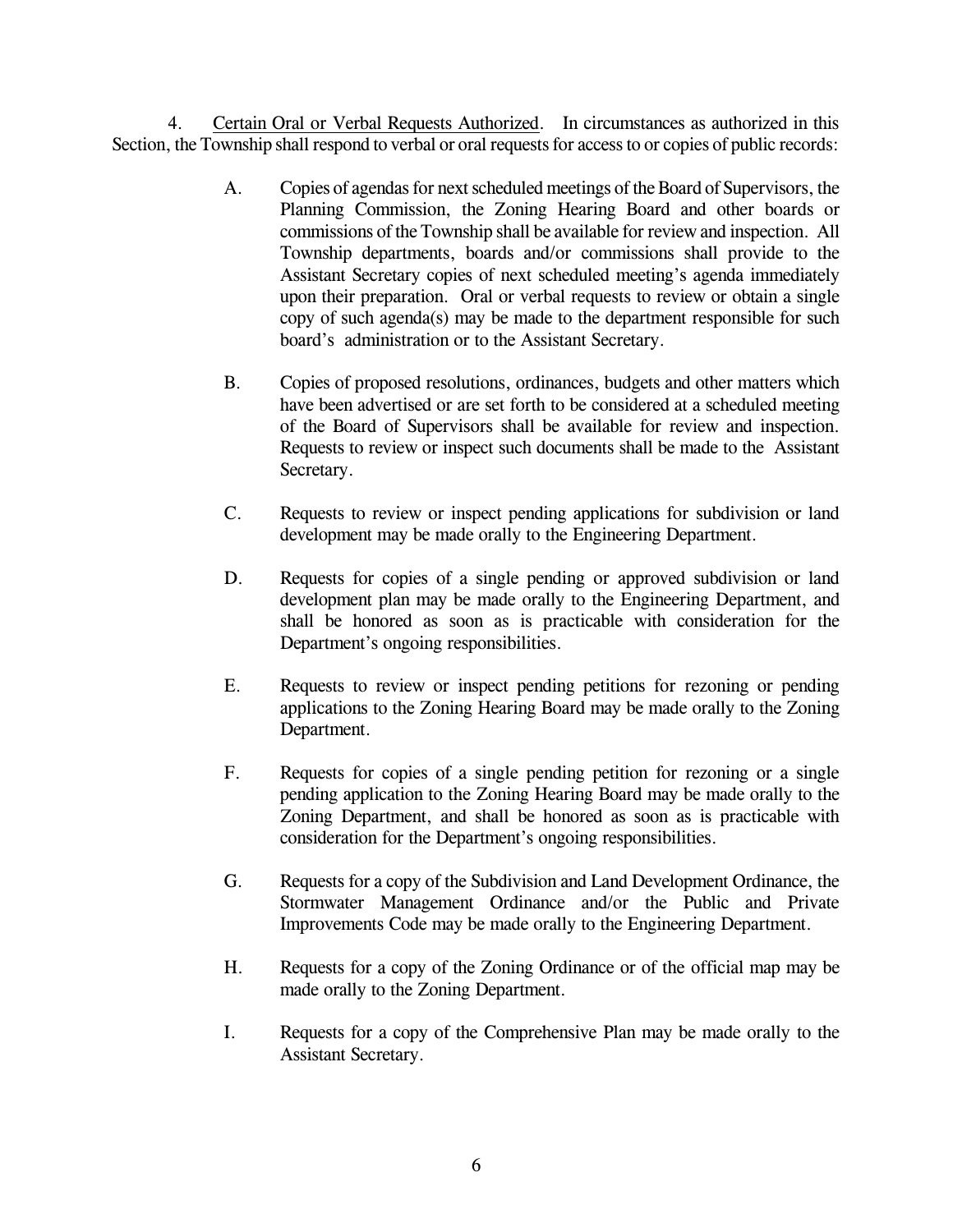- J. Requests to inspect or obtain a copy of the requester's billing account records for water line, street lighting, hydrant, realty transfer tax, sewer rental or other Township assessment or claim may be made orally to the department or employee of the Township responsible for such matters
- K. When a citizen is discussing a particular matter with an authorized employee of the Township at the Municipal Building and a public record not specifically addressed above becomes a subject of the discussion, the citizen upon oral request may obtain a copy of such public record.
- L. Oral requests authorized in this Section shall be subject to payment of fees as provided for copies in this Resolution.
- M. Authorization of oral or verbal requests in this Section shall not entitle a person to request a substantial volume of documents or to submit oral or verbal request for public records other than as authorized in this Section.
- N. Township personnel shall respond to oral or verbal requests authorized in this Section as promptly as is practical in the circumstances.

5. Submission of Written Requests. Written requests for access to public records of the Township shall comply with requirements established in the Right-to-Know Law and this Resolution and shall be addressed and delivered:

- A. As to records of and within the purview of the Police Department, to the Millcreek Township Police Department, Attention: Open-Records Officer, 3608 West 26 th Street, Erie, PA 16506-2037.
- B. As to records of Millcreek Township other than its Police Department, to Millcreek Township Open-Records Officer, Attention: Assistant Secretary, 3608 West 26 th Street, Erie, PA 16506-2037.
- C. Written requests shall be on a form provided by the Township which shall substantially conform to and include all of that information set forth on Exhibit "A-1" to this Resolution.
- D. If written request is received by a Township official or employee other than that to whom requests are to be submitted, he orshe shall immediately transmit the request to the proper Open-Records officer.
- E. The date of receipt by the proper Township or Police Department Open-Records officer of a written request shall be noted immediately on the request, and shall govern for purposes of responding to the request.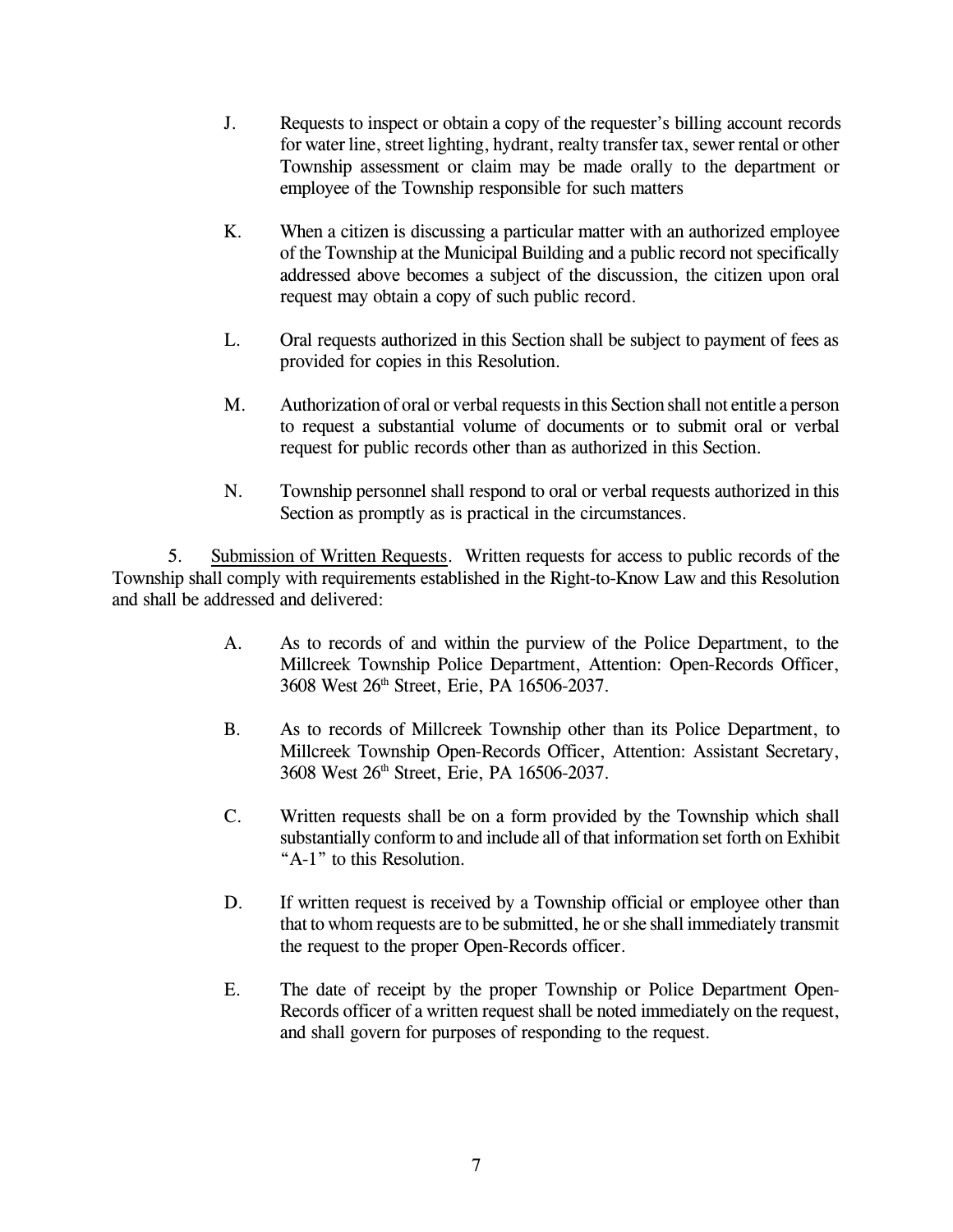6. Response to Written Requests. The Township will make a good faith effort to provide access to public records as promptly as is practicable, and in accordance with the requirements of 65 P.S. § 67.901, et seq.

- A. Township employees shall cooperate with the Open-Records officers designated in this Resolution to receive and respond to written requests, so that existence and nature of documents can be ascertained promptly while taking reasonable measures to protect Township documents from the possibility of theft, damage and/or modification.
- B. Except in circumstances set forth in 65 P.S. § 67.902, as may be amended, the assigned official shall, in writing, respond to the written request within five  $(5)$ business days after the date of the request's receipt.
- C. If the Township's response is the grant of a written request for access, the appropriate Open-Records officer shall issue to the requester a written notice, this notice to be substantially in the form of the specimens attached to this Resolution as Appendix A-2 and A-2(1).
- D. If the Township's response is denial of a written request for access, the appropriate Open-Records officer shall issue to the requester a written notice, this notice to be substantially in the form of that specimen attached to this Resolution as Appendix A-3 and which must include those matters required by Section 903 of the Act.
- E. If the Township's response is partial grant and partial denial of a written request for access, the appropriate Open-Records officer shall issue to the requester a written notice, this notice to be substantially in the form of that specimen attached to this Resolution as Appendix A-4 and which must include, as to the partial denial, those matters required by Section 903 of the Act.
- F. Forms and procedures adopted above for use in response to written requests under the Act may be used by the Open-Records officer to respond to oral requests for access.
- G. The Township, its officials, department heads and employees shall continue and build upon the practice of making available on the Township's website matters of information for the benefit of the public, including matters which do or may constitute public records and financial records. This practice is intended to provide information to the public and to reduce the need for requests for access to records and responses to them.
- H. Where a request is received for access to a record which is available on the Township's website, the response of the Open-Records officer or other employee of the Township shall note the availability of the record on the website for access and downloading.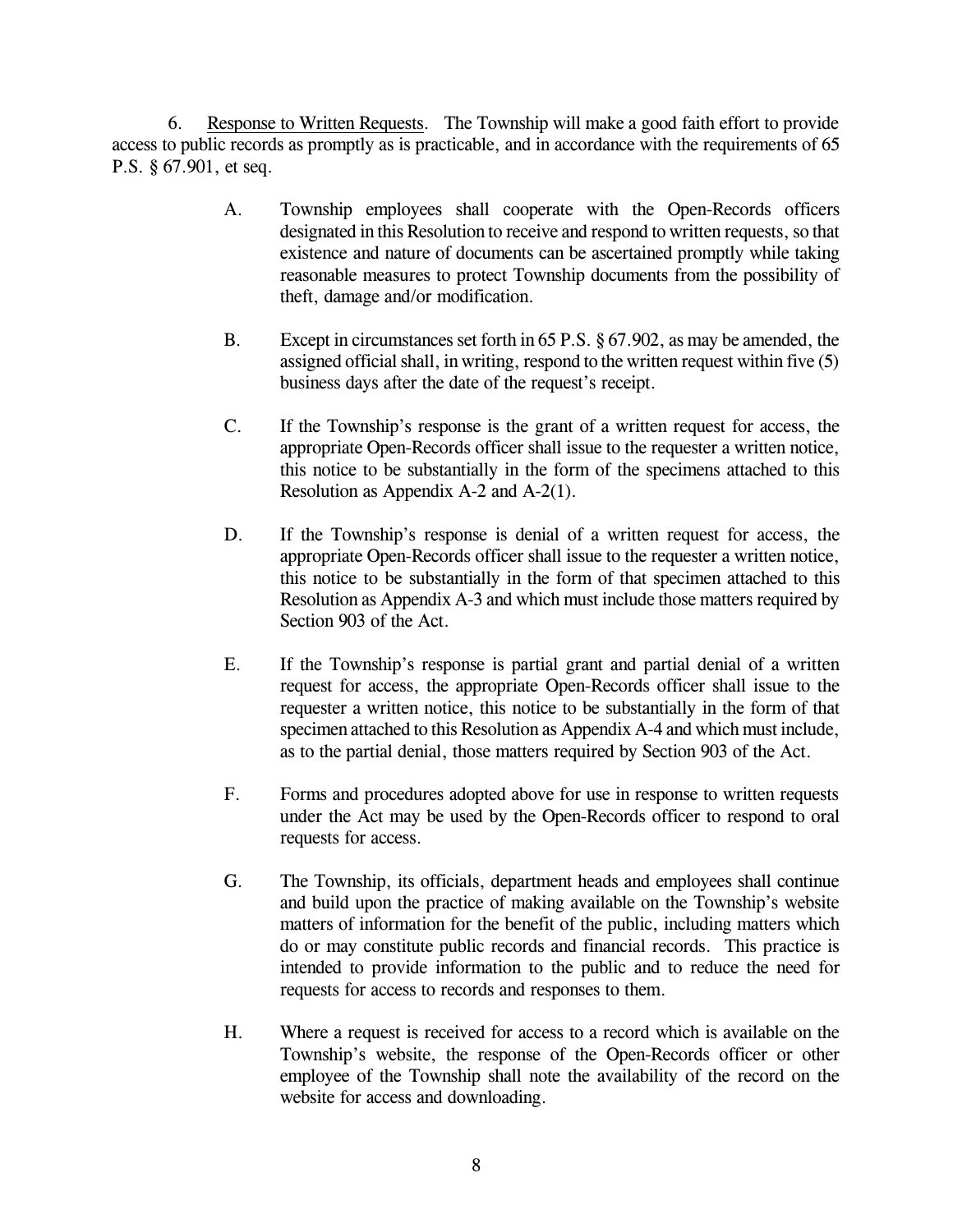7. Appeals Process. If a written request for access is denied or deemed denied, the requester may file within (15) business days after the mailing date of the Township's response or a deemed denial an appeal from the decision under Sections 1101 and 1102 of the Act, as follows:

- A. Appeal of decisions pertaining to criminal records shall be made to the District Attorney of Erie County, Erie County Court House, 140 West Sixth Street, Erie, PA 16501.
- B. Appeal of decisions pertaining to all other records shall be made to the Executive Director (as of the date of this Resolution, Terry Mutchler), Office of Open Records, Commonwealth Keystone Building, 400 North Street, Harrisburg, PA 17120-0225.

8. Fee Schedule. A schedule of fees for copies and services pertinent to responding for requests pursuant to this Resolution as attached hereto as Appendix B and is hereby adopted. The Board of Supervisors by Resolution may amend said fee schedule. Color photocopying shall be done and available only on equipment having capacity to do so. Charges for matters not specifically detailed in the fee schedule shall be equal to their actual cost.

9. Effective Date. This Resolution shall become effective on January 1, 2009. This Resolution supersedes and is intended to repeal Resolution No. 2002-R-71.

**ADOPTED** this  $23<sup>rd</sup>$  day of December, 2008.

# **MILLCREEKTOWNSHIPSUPERVISORS**

 $\mathcal{L}_\text{max}$  , and the set of the set of the set of the set of the set of the set of the set of the set of the set of the set of the set of the set of the set of the set of the set of the set of the set of the set of the

 $\mathcal{L}_\text{max}$  , and the set of the set of the set of the set of the set of the set of the set of the set of the set of the set of the set of the set of the set of the set of the set of the set of the set of the set of the

Brian P. McGrath

Lawrence G. Curtis

Joseph S. Kujawa

2008R-46/MLK/RES/PUBREC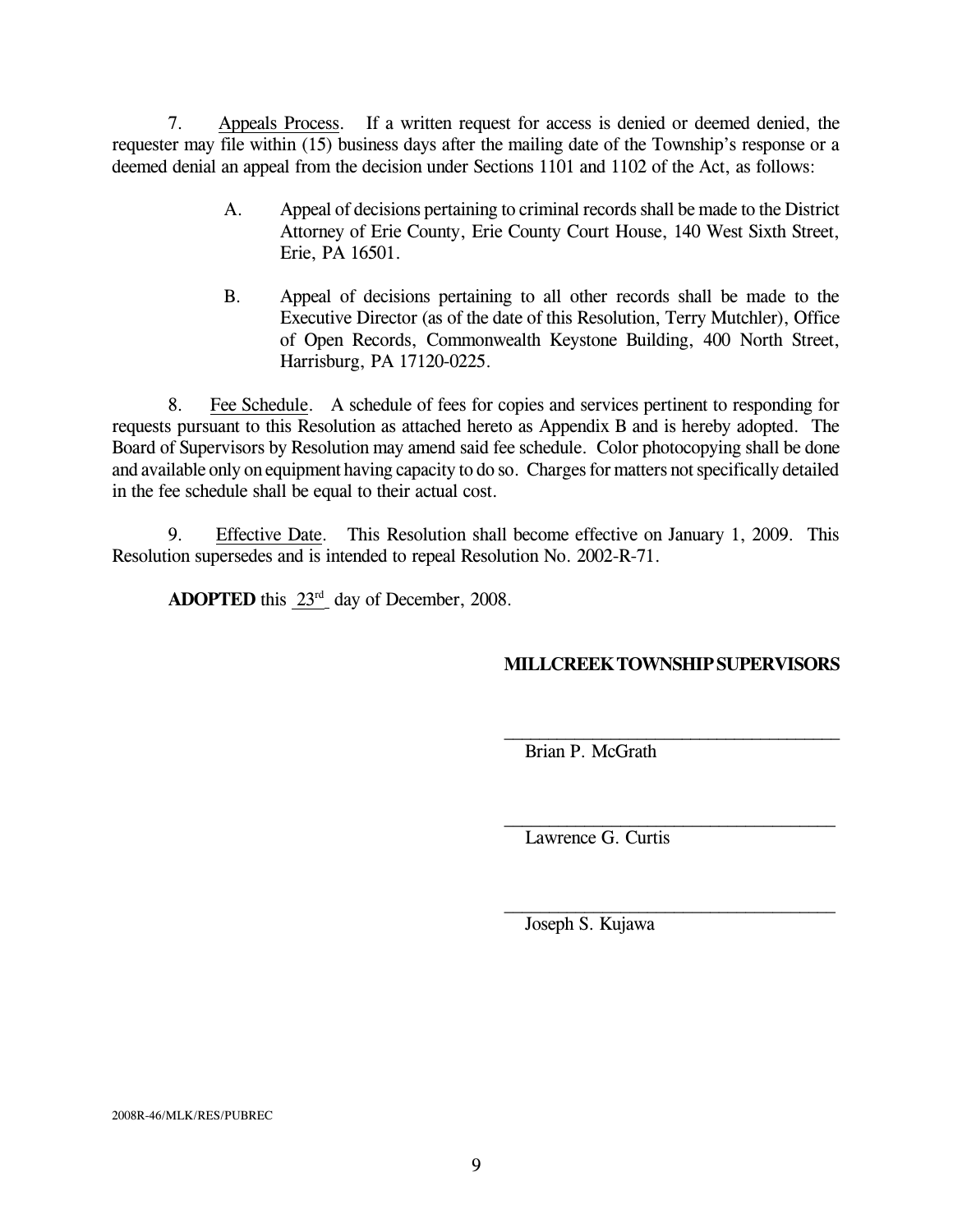3608 West 26<sup>th</sup> Street Erie, PA 16506-2059

# **RIGHT-TO-KNOW REQUEST FORM**

| <b>DATE REQUESTED:</b>                                                                                                                                     |                                            |               |                     |                                                           |                                    |  |  |  |
|------------------------------------------------------------------------------------------------------------------------------------------------------------|--------------------------------------------|---------------|---------------------|-----------------------------------------------------------|------------------------------------|--|--|--|
|                                                                                                                                                            | <b>REQUEST SUBMITTED BY: E-MAIL</b>        |               |                     |                                                           | U.S. MAIL FAX IN-PERSON            |  |  |  |
| <b>STREET ADDRESS</b>                                                                                                                                      |                                            |               |                     |                                                           |                                    |  |  |  |
|                                                                                                                                                            |                                            |               |                     |                                                           |                                    |  |  |  |
|                                                                                                                                                            |                                            |               |                     | <b>E-MAIL</b><br>(Provide if response by email requested) |                                    |  |  |  |
| <b>RECORDS REQUESTED:</b><br>*Provide as much specific detail as possible so the Township can identify the specific records. Include attachment if needed. |                                            |               |                     |                                                           |                                    |  |  |  |
|                                                                                                                                                            |                                            |               |                     |                                                           |                                    |  |  |  |
|                                                                                                                                                            |                                            |               |                     |                                                           |                                    |  |  |  |
|                                                                                                                                                            |                                            |               |                     |                                                           |                                    |  |  |  |
| DO YOU WANT TO INSPECT THE RECORDS?<br>YES or NO                                                                                                           |                                            |               |                     |                                                           |                                    |  |  |  |
| <b>DO YOU WANT COPIES?</b>                                                                                                                                 |                                            |               |                     | <b>YES or NO</b>                                          |                                    |  |  |  |
|                                                                                                                                                            | DO YOU WANT CERTIFIED COPIES OF RECORDS?   |               |                     |                                                           | YES or NO (COST IS \$1 PER RECORD) |  |  |  |
|                                                                                                                                                            |                                            |               | (TOWNSHIP USE ONLY) |                                                           |                                    |  |  |  |
|                                                                                                                                                            | <b>RIGHT TO KNOW OFFICER:</b>              |               |                     |                                                           |                                    |  |  |  |
|                                                                                                                                                            | DATE RECEIVED BY THE TOWNSHIP:             |               |                     |                                                           |                                    |  |  |  |
| TOWNSHIP'S FIVE (5)-DAY RESPONSE DUE: RESPONSE DATE: RESPONSE DATE:                                                                                        |                                            |               |                     |                                                           |                                    |  |  |  |
|                                                                                                                                                            | REQUEST GRANTED ___                        | <b>DENIED</b> |                     |                                                           | <b>GRANTED/DENIED IN PART</b>      |  |  |  |
|                                                                                                                                                            |                                            |               |                     |                                                           |                                    |  |  |  |
|                                                                                                                                                            | COSTS: COPIES \$POSTAGE \$OTHER \$TOTAL \$ |               |                     |                                                           |                                    |  |  |  |

*If the requester wishes to pursue the relief and remedies provided for in this Act, the request must be in writing. (65 P.S. § 67.702).* W*ritten requests need not explain why information is sought or how information will be used unless otherwise required by law. (65 P.S. § 67.703).*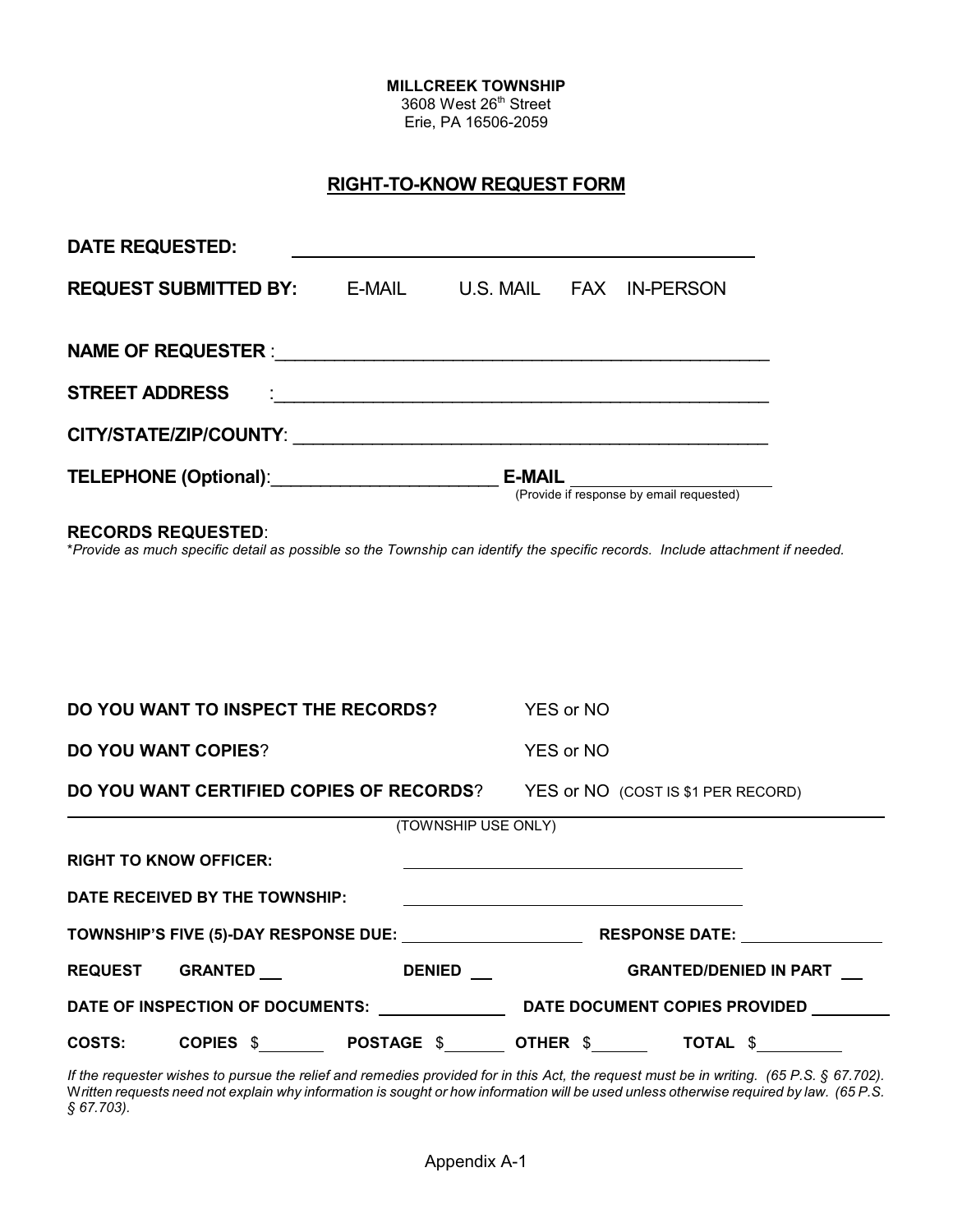3608 West 26<sup>th</sup> Street Erie, PA 16506-2059

Date:

 $\_$ 

 $\mathcal{L}_\text{max}$ 

 $Dear$   $\qquad$ :

Thank you for writing to Millcreek Township with your request for information pursuant to Pennsylvania's Right-to-Know Law.

On \_\_\_\_\_\_\_\_\_\_\_\_\_\_\_\_\_\_\_\_\_ [date received by Township], you requested [describe or restate information requested].

Your request is granted and copies of the documents identified in your request are enclosed.

Respectfully,

Right-to-Know Officer Name [typed]: Title [typed]: Business Address [typed]: Business Telephone [typed]:

 $\mathcal{L}_\text{max}$  and  $\mathcal{L}_\text{max}$  and  $\mathcal{L}_\text{max}$  and  $\mathcal{L}_\text{max}$ 

RTK/MLK - GRANT WITH DOCS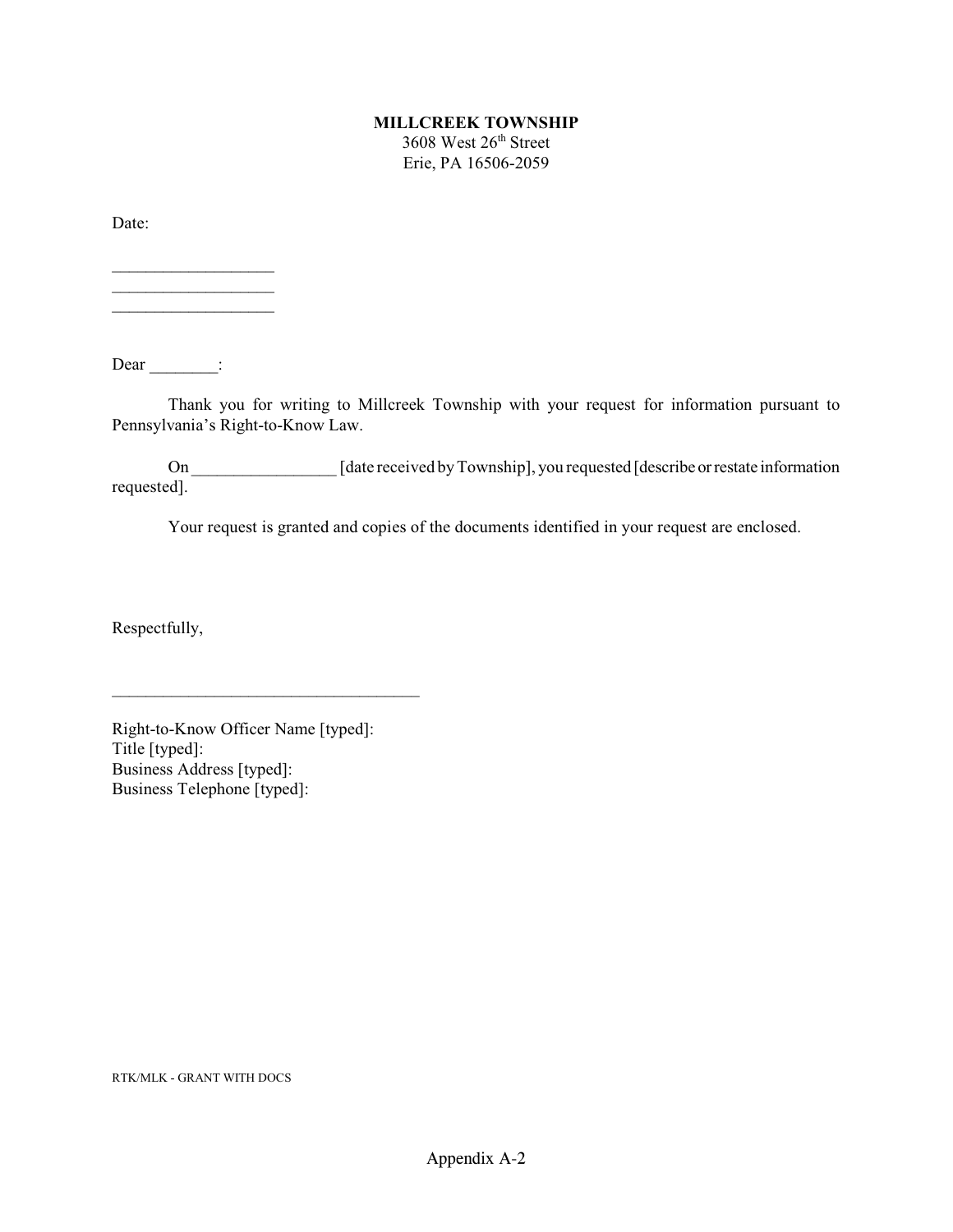3608 West 26<sup>th</sup> Street Erie, PA 16506-2059

Date:

 $\mathcal{L}=\mathcal{L}^{\text{max}}$  $\mathcal{L}=\mathcal{L}^{\text{max}}$  $\_$ 

Dear :

Thank you for writing to Millcreek Township with your request for information pursuant to Pennsylvania's Right-to-Know Law.

On [date received by Township], you requested access to [describe or restate] information to which access was requested].

Your request is granted. Please contact me to arrange a date and time for you to inspect the documents. The Township's normal business hours are from 8:00 a.m. to 4:30 p.m. Mondays through Fridays, excepting holidays.

If, after you have inspected the documents, you wish to obtain copies, please then make the request and copies will be provided. Fees for copies are established by Resolution adopted by the Board of Supervisors.

Respectfully,

Right-to-Know Officer Name [typed]: Title [typed]: Business Address [typed]: Business Telephone [typed]:

 $\mathcal{L}_\text{max}$  and  $\mathcal{L}_\text{max}$  and  $\mathcal{L}_\text{max}$  and  $\mathcal{L}_\text{max}$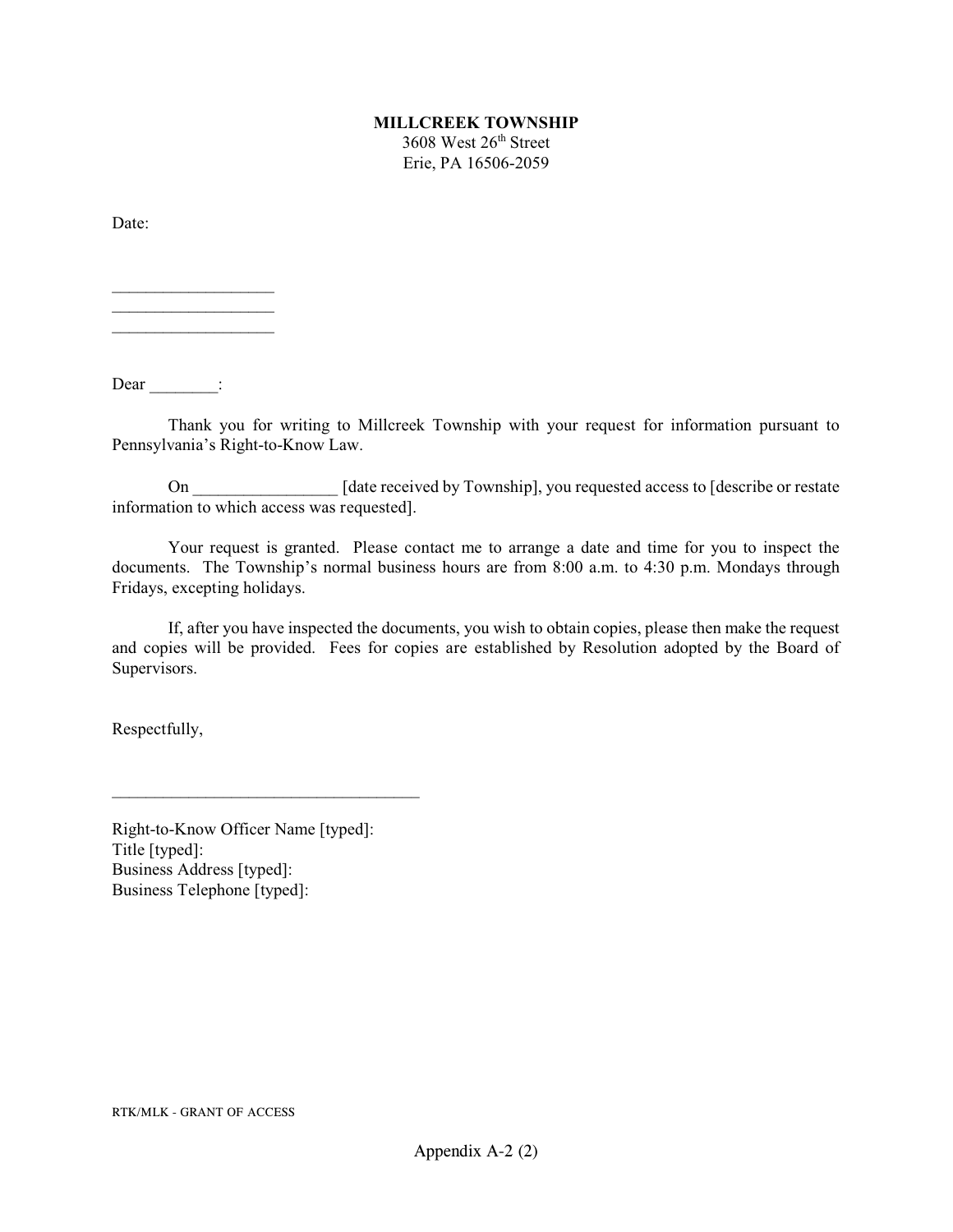3608 West 26<sup>th</sup> Street Erie, PA 16506-2037

Date:

 $\overline{\phantom{a}}$  , where  $\overline{\phantom{a}}$  , where  $\overline{\phantom{a}}$  , where  $\overline{\phantom{a}}$  $\mathcal{L}_\text{max}$  , where  $\mathcal{L}_\text{max}$  $\mathcal{L}_\text{max}$  , where  $\mathcal{L}_\text{max}$ 

Dear  $\qquad$ :

Thank you for writing to Millcreek Township with your request for information pursuant to Pennsylvania's Right-to-Know Law.

On [date received by Township], you requested [describe or restate information requested]. Your request is denied for the following reason(s), as permitted by Section 708 of the Right-to-Know Law.

The Township has denied your request because [describe specific type of information] is exempt from access and disclosure under Section 708(\_\_) of the Law. [or specific provision of other law]

You have a right to appeal this denial of information in writing to Terry Mutchler, Executive Director, Office of Open Records, Commonwealth Keystone Building, 400 North Street, 4<sup>th</sup> Floor, Harrisburg, PA 17120 for all records other than criminal records. If your request pertained to criminal records, an appeal is to be filed in writing with District Attorney John H. Daneri, Erie County Court House, 140 West Sixth Street, Erie, PA 16501.]

**If you choose to file an appeal, you must do so within 15 business days of the mailing date of the Township's response** [65 P.S. § 67.1101]. If you have further questions, please call the office to which an appeal is to be submitted. Please be advised that this notice serves to close this record with our office, as permitted by law.

Respectfully,

Right-to-Know Officer Name [typed]: Title [typed]: Business Address [typed]: Business Telephone [typed]:

 $\mathcal{L}_\text{max}$  and  $\mathcal{L}_\text{max}$  and  $\mathcal{L}_\text{max}$  and  $\mathcal{L}_\text{max}$ 

RTK/MLK/DENIAL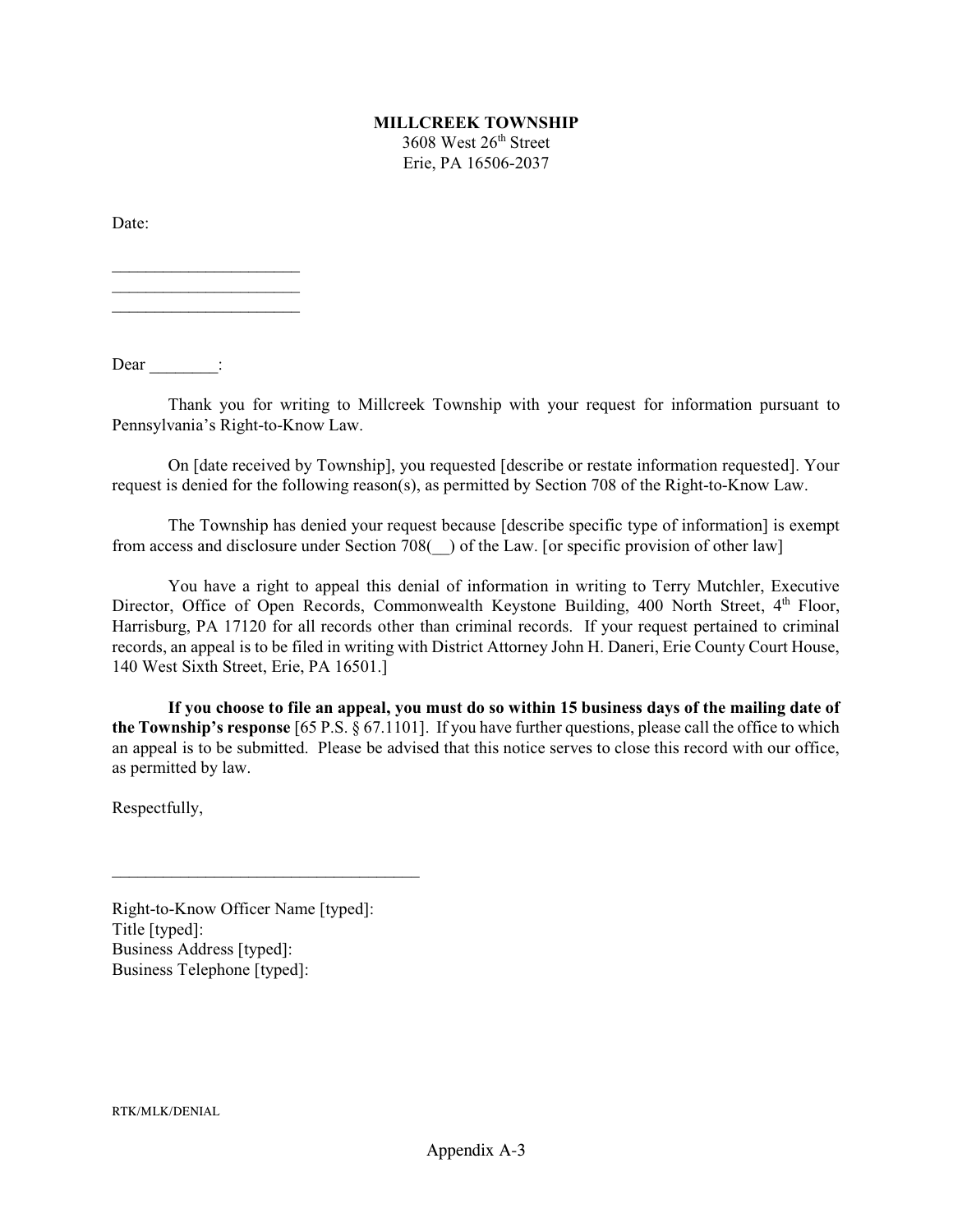3608 West 26<sup>th</sup> Street Erie, PA 16506-2037

Date:

 $\mathcal{L}=\mathcal{L}^{\text{max}}$  $\mathcal{L}=\mathcal{L}^{\text{max}}$  $\_$ 

Dear :

Thank you for writing to Millcreek Township with your request for information pursuant to Pennsylvania's Right-to-Know Law.

On \_\_\_\_\_\_\_\_\_\_\_\_\_\_\_\_\_ [date received by Township], you requested [describe or restate information requested]. Your request is granted in part and denied in part. Those documents as to which access is granted are enclosed. These include:

However, the Township has withheld information that is exempt from disclosure under the Law. [detail basis for exemption under Section 708 or other law and/or redaction under Section 706]

You have a right to appeal this denial of information in writing to Terry Mutchler, Executive Director, Office of Open Records, Commonwealth Keystone Building, 400 North Street, 4<sup>th</sup> Floor, Harrisburg, PA 17120 or, if your request pertained to criminal records, in writing to District Attorney John H. Daneri, Erie County Court House, 140 West Sixth Street, Erie, PA 16501.

**If you choose to file an appeal, you must do so within 15 business days of the mailing date of the Township's response** [65 P.S. § 67.1101]. If you have further questions, please call the office to which an appeal is to be submitted. Please be advised that this notice serves to close this record with our office, as permitted by law.

Respectfully,

Right-to-Know Officer Name [typed]: Title [typed]: Business Address [typed]: Business Telephone [typed]: .

 $\mathcal{L}_\text{max}$  and  $\mathcal{L}_\text{max}$  and  $\mathcal{L}_\text{max}$  and  $\mathcal{L}_\text{max}$ 

RTK/MLK/GRANT&DENIAL